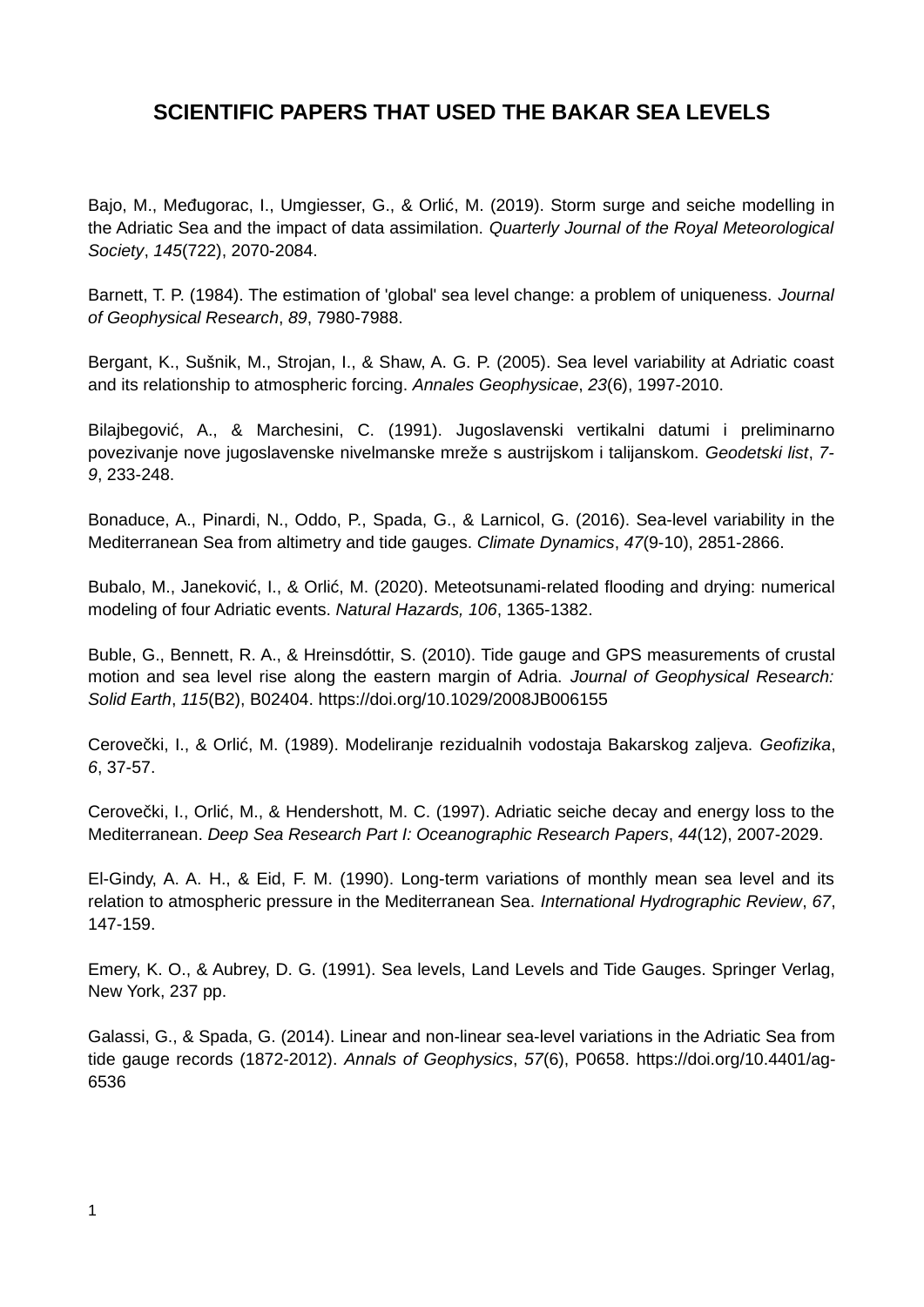Galassi, G., & Spada, G. (2014). Sea-level rise in the Mediterranean Sea by 2050: Roles of terrestrial ice melt, steric effects and glacial isostatic adjustment. *Global and Planetary Change*, *123*, 55-66. https://doi.org/10.1016/j.gloplacha.2014.10.007

Goldberg, J., & Kempni, K. (1938). O oscilacijama Bakarskog Zaljeva i općem problemu zaljevskih seša. *Prirodoslovna istraživanja Kraljevine Jugoslavije, 21*, 129-234.

Grgić, M., Nerem, R. S., & Bašić, T. (2017). Absolute sea level surface modeling for the Mediterranean from satellite altimeter and tide gauge measurements. *Marine Geodesy*, *40*(4), 239- 258. https://doi.org/10.1080/01490419.2017.1342726

Janeković, I., & Kuzmić, M. (2005). Numerical simulation of the Adriatic Sea principal tidal constituents. *Annales Geophysicae*, *23*(10), 3207-3218. https://doi.org/10.5194/angeo-23-3207- 2005

Janeković, I., Bobanović, J., & Kuzmić, M. (2003). The Adriatic Sea M2 and K1 tides by 3D model and data assimilation. *Estuarine, Coastal and Shelf Science*, *57*(5-6), 873-885.

Kasumović, M. (1950). Srednja razina Jadranskog mora i geodetska normalna nula Trst. *Rad Geofizičkog zavoda u Zagrebu*, *2*(3), 1-22.

Kasumović, M. (1952). Harmonička analiza plime i oseke luke Bakar. *Radovi Geofizičkog instituta u Zagrebu*, *3*(1), 1-9.

Kasumović, M. (1955). O komponentama duge periode morskih mijena Jadranskog mora. *Hidrografski godišnjak*, *54*, 171-180.

Kasumović, M. (1958). O utjecaju tlaka zraka i vjetra na kolebanje razine Jadrana. *Hidrografski godišnjak*, *56/57*, 107-121.

Kasumović, M. (1959). O srednjoj razini Jadranskog mora i njenom utvrđivanju. *Geodetski list, 7-9*, 159-169.

Kasumović, M. (1960). Prilog hidrodinamičkoj teoriji morskih doba Jadranskog mora. *Rasprave Odjela za matematičke, fizičke i tehničke nauke JAZU*, *2*(2), 49-82.

Kasumović, M. (1963). Slobodne oscilacije dugog perioda u Jadranskom moru. *Rasprave Odjela za matematičke, fizičke i tehničke nauke JAZU*, *2*(4), 121-166.

Kopp, R. E., Horton, R. M., Little, C. M., Mitrovica, J. X., Oppenheimer, M., Rasmussen, D. J., Strauss, B. H., & Tebaldi, C. (2014). Probabilistic 21st and 22nd century sea-level projections at a global network of tide-gauge sites. *Earth's future*, *2*(8), 383-406. https://doi.org/10.1002/2014EF000239

Kovačević, V., & Orlić, M. (1988). Harmonijska analiza i sinteza morskih doba u Bakru. *Hidrografski godišnjak*, *86*, 47-62.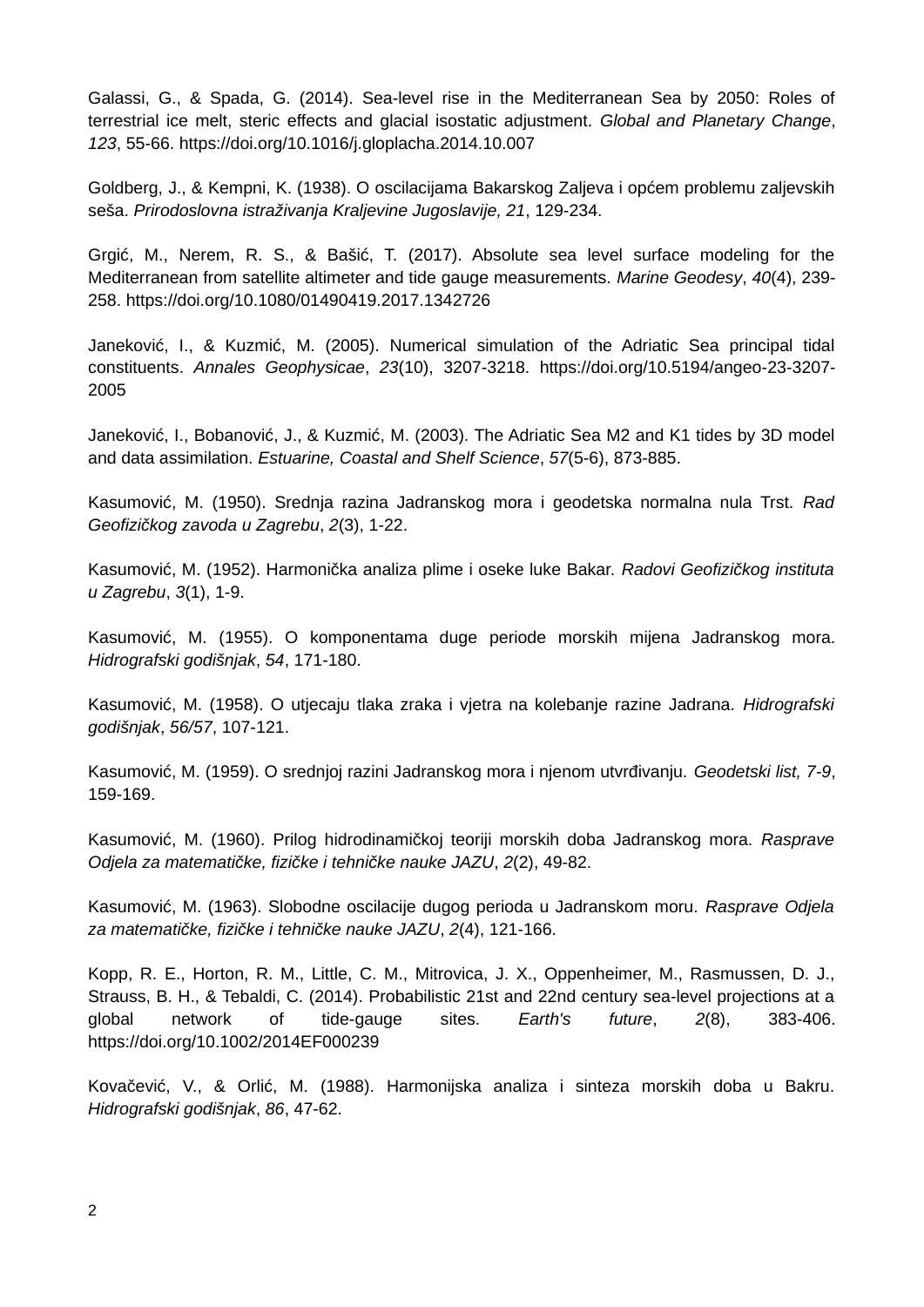Lozano, C. J., & Candela, J. (1995). The M2 tide in the Mediterranean Sea: dynamic analysis and data assimilation. *Oceanologica Acta*, *18*, 419-441.

Marcos, M., & Tsimplis, M. N. (2007). Forcing of coastal sea level rise patterns in the North Atlantic and the Mediterranean Sea. *Geophysical Research Letters*, *34*(18), L18604. https://doi.org/10.1029/2007GL030641

Marcos, M., & Tsimplis, M. N. (2007). Variations of the seasonal sea level cycle in southern Europe. *Journal of Geophysical Research: Oceans*, *112*(C12), C12011. https://doi.org/10.1029/2006JC004049

Marcos, M., & Tsimplis, M. N. (2008). Coastal sea level trends in Southern Europe. *Geophysical Journal International*, *175*(1), 70-82.

Martínez-Asensio, A., Marcos, M., Tsimplis, M. N., Gomis, D., Josey, S., & Jordà, G. (2014). Impact of the atmospheric climate modes on Mediterranean sea level variability. *Global and Planetary Change*, *118*, 1-15. https://doi.org/10.1016/j.gloplacha.2014.03.007

Mazzarella, A., & Palumbo, A. (1989). Recent changes of mean sea level in the Mediterranean area. *Bollettino di Oceanologia Teorica ed Applicata*, *7*, 285-293.

Međugorac, I., Orlić, M., Janeković, I., Pasarić, Z., & Pasarić, M. (2018). Adriatic storm surges and related cross-basin sea-level slope. *Journal of Marine Systems*, *181*, 79-90.

Međugorac, I., Pasarić, M., & Güttler, I. (2020). Will the wind associated with the Adriatic storm surges change in future climate?. *Theoretical and Applied Climatology*, *143*, 1-18.

Međugorac, I., Pasarić, M., & Orlić, M. (2015). Severe flooding along the eastern Adriatic coast: the case of 1 December 2008. *Ocean Dynamics*, *65*(6), 817-830.

Međugorac, I., Pasarić, M., Pasarić, Z., & Orlić, M. (2016). Two recent storm-surge episodes in the Adriatic. *International Journal of Safety and Security Engineering*, *6*, 589–596

Mosetti, F. (1969). Le variazioni relative del livello marino nell' Adriatico dal 1896 al 1967 e il problema dello sprofondamento di Venezia. *Bollettino di Geofisica Teorica ed Applicata, 11*, 243- 254.

Mosetti, F., & Purga, N. (1991). Mean sea level evolution in the Mediterranean Sea. *Bollettino di Oceanologia Teorica ed Applicata*, *9*, 305-344.

Orlić, M. (1990). Planetarne klimatske promjene uzrokovale niski vodostaj Jadranskog mora. *Ekološki glasnik*, *1*, 48-54.

Orlić, M. (2001). Anatomy of sea level variability-an example from the Adriatic. In: El-Hawary F. (ed) *The Ocean Engineering Handbook*. CRC Press

Orlić, M., & Pasarić, M. (1994). Vodostaj Jadranskog mora i globalne klimatske promjene. *Pomorski zbornik*, *32*, 481-501.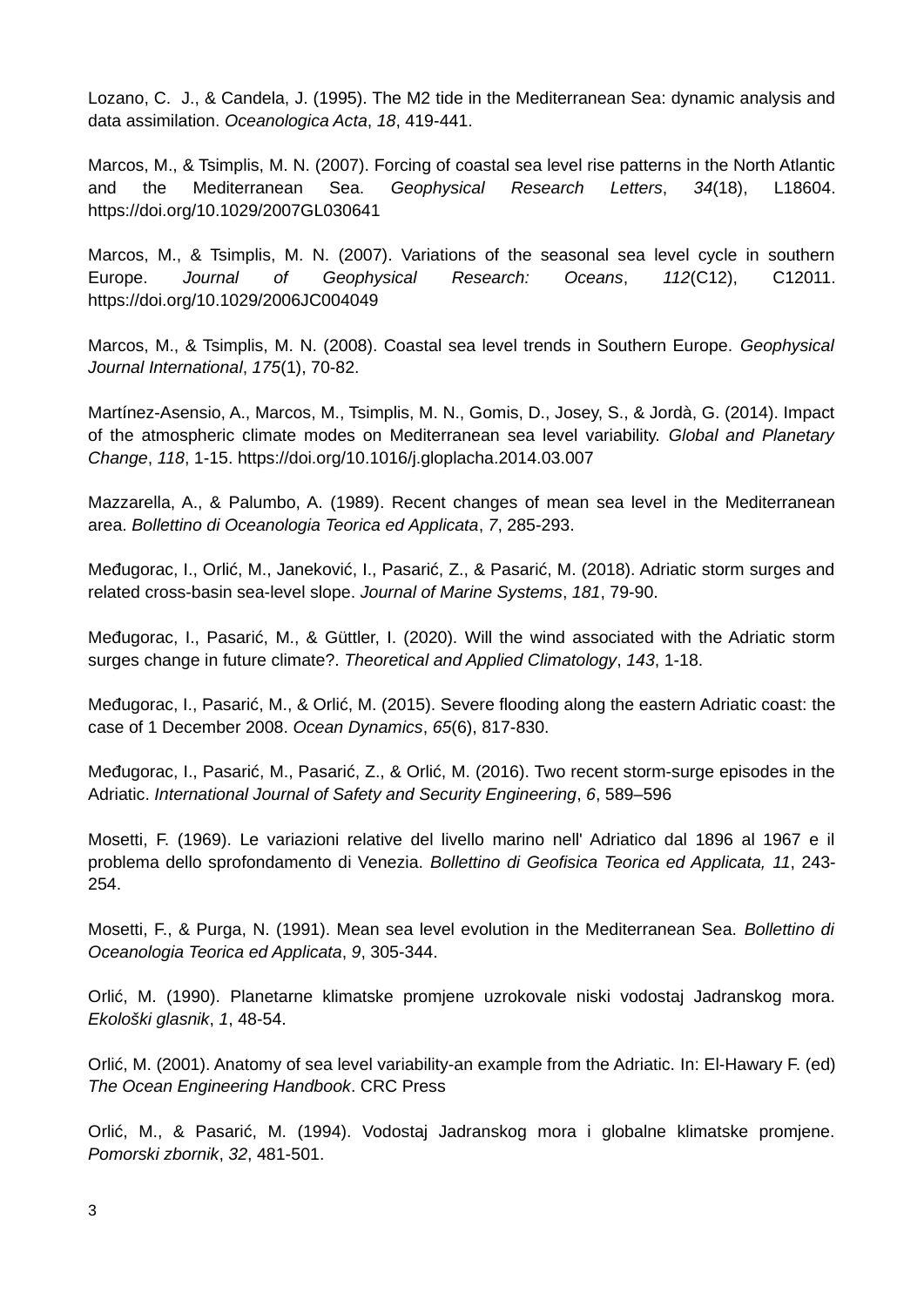Orlić, M., & Pasarić, M. (2000). Sea-level changes and crustal movements recorded along the east Adriatic coast. *Il Nuovo Cimento C*, *23*(4), 351-36.

Orlić, M., Kuzmić, M., & Pasarić, Z. (1994). Response of the Adriatic Sea to the bora and sirocco forcing. *Continental Shelf Research*, *14*, 91-116.

Orlić, M., Pasarić, M. & Pasarić, Z. (2018). Mediterranean sea-level variability in the second half of the twentieth century: a Bayesian approach to closing the budget. *Pure and Applied Geophysics, 175***,** 3973–3988. https://doi.org/10.1007/s00024-018-1974-y

Pasarić, M., & Orlić, M. (1992). Response of the Adriatic sea level to the planetary-scale atmosperic forcing. In: Woodworth, P. L. (ed), *Sea Level Changes: Determination and Effects, Geophysical Monographs*, *69*, 29-39.

Pasarić, M., & Orlić, M. (2001). Long-term meteorological preconditioning of the North Adriatic coastal floods. *Continental Shelf Research*, *21*(3), 263-278. https://doi.org/10.1016/S0278- 4343(00)00078-9

Pasarić, M., Brizuela, B., Graziani, L., Maramai, A., & Orlić, M. (2012). Historical tsunamis in the Adriatic Sea. *Natural Hazards*, *61*(2), 281-316. https://doi.org/10.1007/s11069-011-9916-3

Pasarić, M., Pasarić, Z., & Orlić, M. (2000). Response of the Adriatic sea level to the air pressure and wind forcing at low frequencies (0.01–0.1 cpd). *Journal of Geophysical Research: Oceans*, *105*(C5), 11423-11439. https://doi.org/10.1029/2000JC900023

Pattullo, J., Munk, W., Revelle, R., & Strong, E. (1955). The seasonal oscillation in sea level. *Journal of Marine Research*, *14*, 88-155.

Pirazzoli, P. A. (1986). Secular trends of relative sea-level changes indicated by tide-gauge records. *Journal of Coastal Research*, *1*, 1-26.

Polli, S. (1941). L'oscillazione annua del mare Mediterraneo. *Archivio di Oceanografia e Limnologia*, *1*, 21-30.

Polli, S. (1946). Correzioni stagionali nella previsione della marea calcolate per 25 porti del Mediterraneo. *Istituto geofisico di Trieste – Pubblicazioni*, *180*, 1-8.

Raicich, F., Orlić, M., Vilibić, I., & Malačič, V. (1999). A case study of the Adriatic seiches (December 1997). *Nuovo Cimento-Società Italiana di Fisica Sezione C*, *22*, 715-726.

Rickards, L. J. (1985). Report on sea level data collected during the MEDALPEX experiment from September 1981 - September 1982. *Institute of Oceanographic Sciences Report*, *209*, 1-170.

Scarascia, L., & Lionello, P. (2013). Global and regional factors contributing to the past and future sea level rise in the Northern Adriatic Sea. *Global and planetary change*, *106*, 51-63. https://doi.org/10.1016/j.gloplacha.2013.03.004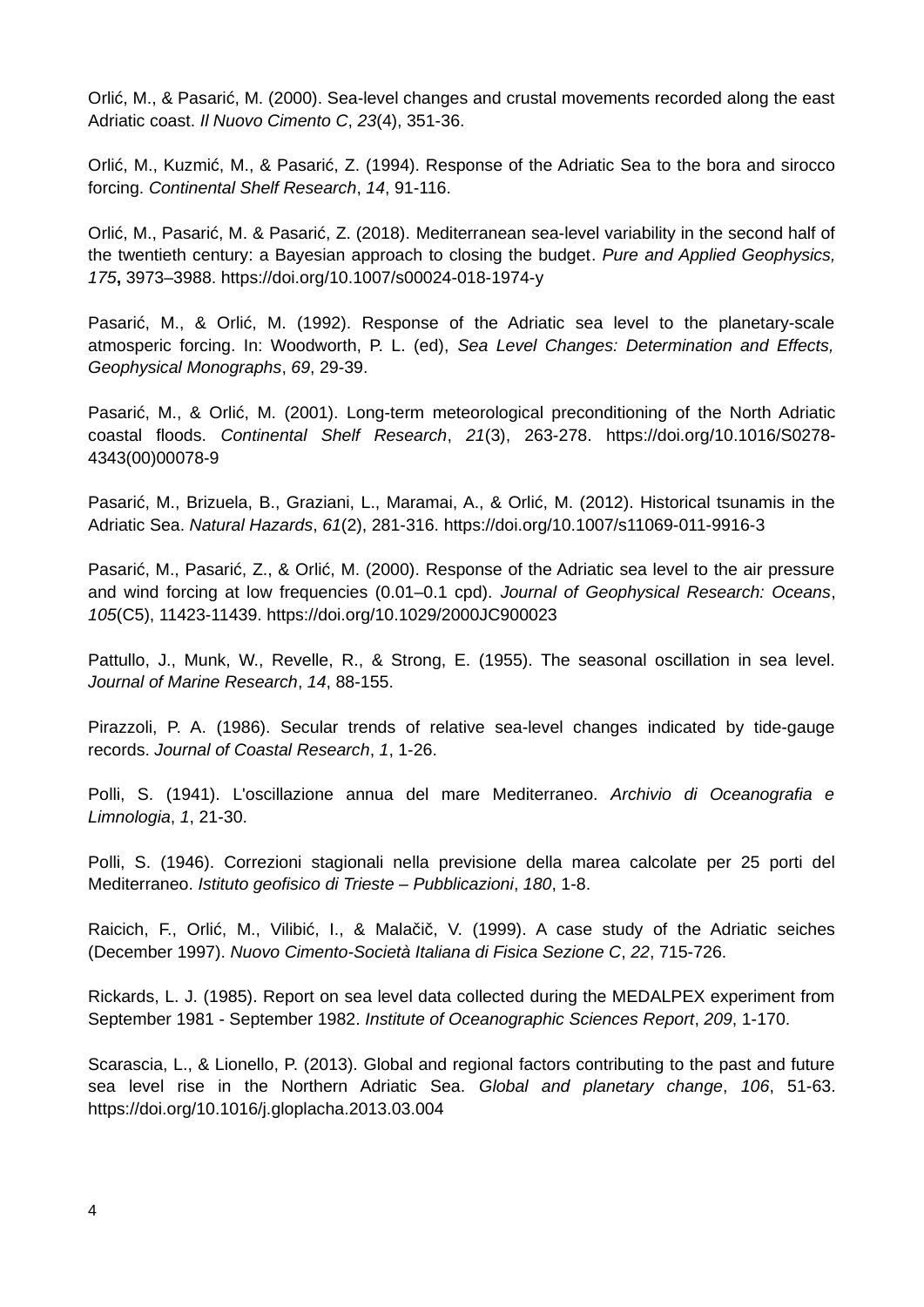Šegota, T. (1976). Promjena razine Jadranskog mora prema podacima mareografa u Bakru i Splitu. *Geografski glasnik*, *38*, 301-312.

Šegota, T. (1996). Sea level of the Adriatic Sea indicated by Bakar tide-gauge data (in Croatian). *Geografski glasnik, 58,* 15–32.

Šepić, J., Orlić, M., & Vilibić, I. (2008). The Bakar Bay seiches and their relationship with atmospheric processes. *Acta Adriatica*, *49*(2), 107−123.

Škreb, S. (1936). Morska razina. *Priroda*, *26*, 271-274.

Surić, M. (2009). Reconstructing sea-level changes on the Eastern Adriatic Sea (Croatia)–an overview. *Geoadria*, *14*(2), 181-199. https://doi.org/10.15291/geoadria.550

Tešić, M. (1958). O postdiluvijalnom pomeranju istočne obale Jadrana. *Hidrografski godišnjak*, *56*, 1-57.

Tsimplis, M. N., & Baker, T. F. (2000). Sea level drop in the Mediterranean Sea: an indicator of deep water salinity and temperature changes?. *Geophysical Research Letters*, *27*(12), 1731-1734. https://doi.org/10.1029/1999GL007004

Tsimplis, M. N., & Josey, S. A. (2001). Forcing of the Mediterranean Sea by atmospheric oscillations over the North Atlantic. *Geophysical Research Letters*, *28*(5), 803-806. https://doi.org/10.1029/2000GL012098

Tsimplis, M. N., & Woodworth, P. L. (1994). The global distribution of the seasonal sea level cycle calculated from coastal tide gauge data. *Journal of Geophysical Research*, *99*(C8), 16031-16039. <https://doi.org/10.1029/94JC01115>

Tsimplis, M. N., Álvarez-Fanjul, E., Gomis, D., Fenoglio-Marc, L., & Pérez, B. (2005). Mediterranean sea level trends: atmospheric pressure and wind contribution. *Geophysical Research Letters*, *32*(20). https://doi.org/10.1029/2005GL023867

Tsimplis, M. N., Proctor, R., & Flather R. A. (1995). A two-dimensional tidal model for the Mediterranean Sea. *Journal of Geophysical Research*, *100*(C8), 16223-16239. <https://doi.org/10.1029/95JC01671>

Tsimplis, M., Spada, G., Marcos, M., & Flemming, N. (2011). Multi-decadal sea level trends and land movements in the Mediterranean Sea with estimates of factors perturbing tide gauge data and cumulative uncertainties. *Global and Planetary Change*, *76*(1-2), 63-76. https://doi.org/10.1016/j.gloplacha.2010.12.002

Vilibić, I., Šepić, J., Pasarić, M., & Orlić, M. (2017). The Adriatic Sea: A long-standing laboratory for sea level studies. *Pure and Applied Geophysics*, *174*(10), 3765-3811. https://doi.org/10.1007/s00024-017-1625-8